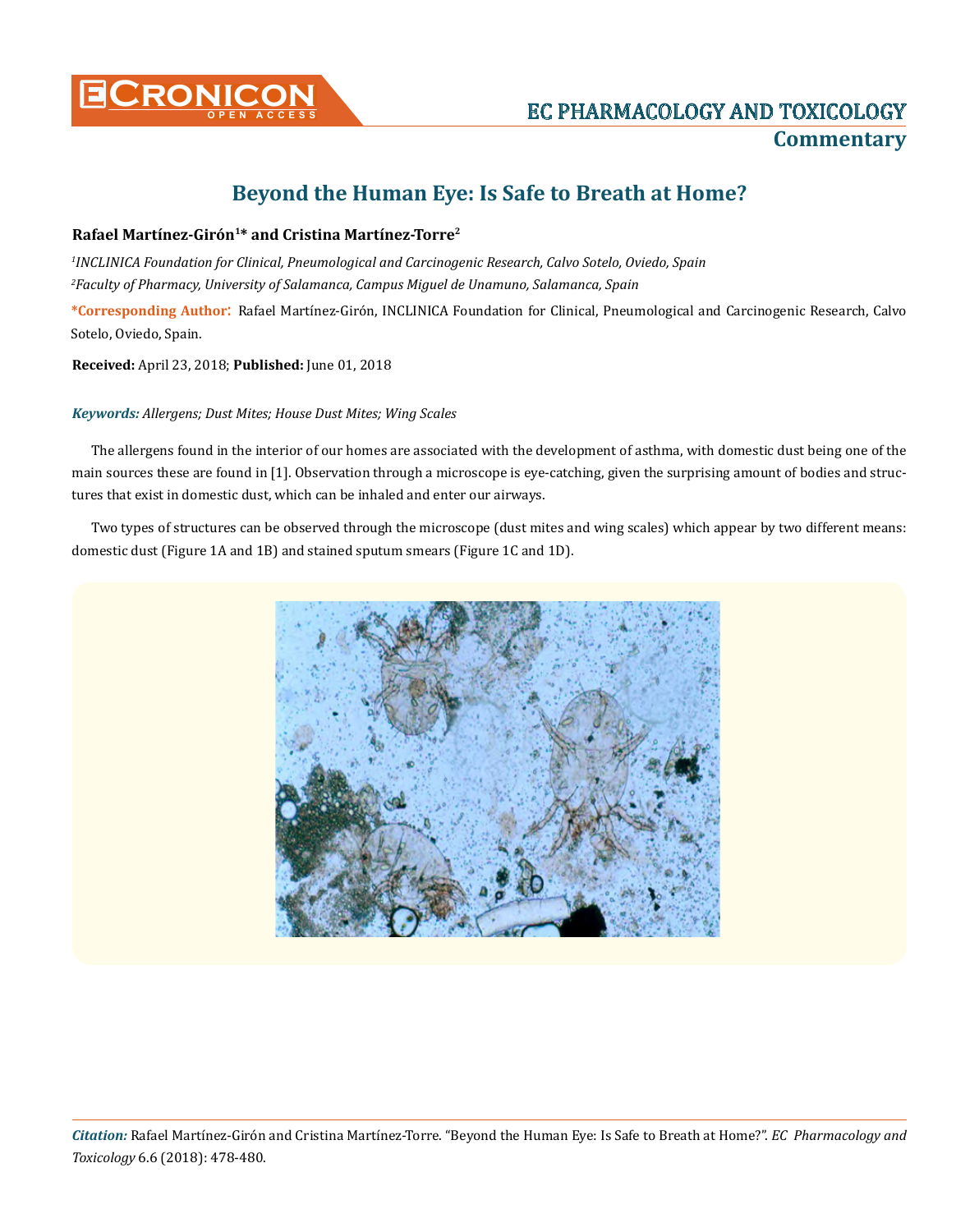



*Figure 1: A: House dust mites (female specimens of Dermatophagoides pteronyssinus) (x 100). B: Wing scale of Lepidoptera (x 100). C: House dust mite (Dermatophagoides pteronysinnus) in sputum smear (scale bar = 6 µm. Papanicolaou stain, x 400). D: Wing scale of Lepidoptera in sputum smear (scale bar = 6 µm. Papanicolaou stain, x 400).*